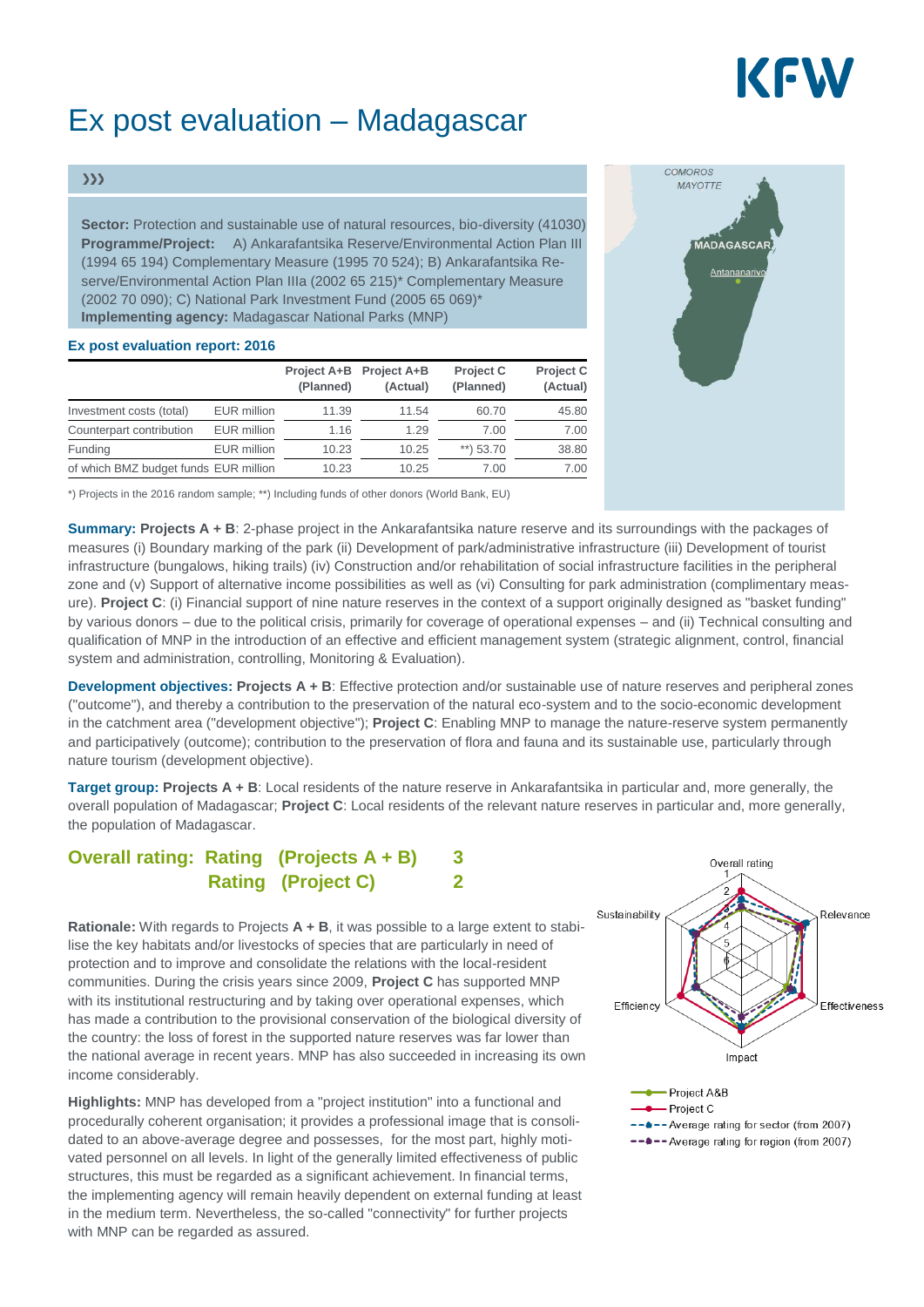## KEW

### Rating according to DAC criteria

**Overall rating: Rating level** 

**Rating level (Proj. A+B) 3 (Proj. C) 2**

#### **General conditions and classification of the project**

In the so-called "State Fragility Index"<sup>1</sup>, Madagascar is in the top third, ranked 56 out of 178 countries ("high warning" status), and so the country is accordingly classified as "fragile" by the German Federal Foreign Office. Although initial steps have been taken toward establishing a stabilised state system (parliamentary and local elections, new appointments to the second chamber), the state structures have been considered fragile since the coup at the end of 2008. Overall, the functioning of the public authorities can only be described as rudimentary, which is reflected in the education, health, and transport systems, among others, which function only to a limited extent and possess only meagre budgets at best. The extensive withdrawal of support from donors (in particular, budget aid) following the above-mentioned coup coupled with the - in some cases - persistently secretive behaviour within government circles.tended to make the situation even more acute.

Up to 2008, the sector of nature conservation enjoyed high political priority and was supported decisively by the government. For instance, the previous Ravalomanana government resolved in 2003 decided to expand the system of nature reserves from the previous area of 1.7 million ha to over 3.5 million ha ("Durban Declaration"), whereby this expansion related primarily to nature reserves in subordinate categories (i.e. zones that can also be managed sustainably and according to rules of use agreed with the relevant municipalities). The authority responsible for the majority of the "original" nature reserves, the "Madagascar National Parks" (MNP), currently manages only a small portion of the "new areas" covering over 2.0 million ha, because its financial and staffing capacity is already utilized to a large extent by the "old" nature reserves. The management of the newly added nature reserves is primarily the responsibility of NGOs and/or local or regional structures. The MNP has the legal status of an "association" which means, on the one hand, that it has greater scope for action in its financial and staff management – for instance compared with the forestry service; on the other hand, the staff at MNP – unlike the forestry service and the police – do not have the power to give orders as so-called "agents verbalisateurs". This means that the MNP is not entitled to file charges or to make arrests itself, but rather must rely on the abovementioned services. The lack of transparency within the government referred to above is also reflected (according to several essentially identical assessments by interviewees) in the fact that the illegal use of high-demand natural resources (e.g. rosewood, reptiles) is at least tolerated by politicians. This makes the position of the MNP as the authority responsible for protection in its nature reserves all the more difficult (see "Effectiveness" below).Moreover, the MNP has not received any funding from the government budget since 2009, but relies on its own income and external funding (generally from donors).

|                                   |               | Proj. A<br>(Planned) | Proj. A<br>(Actual) | Proj. B<br>(Planned) | Proi. B<br>(Actual) | Proj. C<br>(Planned) | Proj. C<br>(Actual) |
|-----------------------------------|---------------|----------------------|---------------------|----------------------|---------------------|----------------------|---------------------|
| Investment costs *) (EUR million) |               | 6.89                 | 6.66                | 4.50                 | 4.88                | 60.70                | 45.80               |
| Own contribution                  | (EUR million) | 0.24                 | 0.08                | 0.92                 | 1.21                | 7.00                 | 7.00                |
| Funding *)                        | (EUR million) | 6.65                 | 6.58                | 3.58                 | 3.67                | 53.70                | 38.80               |
| of which budget<br>funds $(RMZ)$  | (EUR million) | 6.65                 | 6.58                | 3.58                 | 3.67                | 7.00                 | 7.00                |

#### **Breakdown of total costs**

funds (BMZ)

\*) **Proj. A + B**: incl. complementary measure and transfer and/or influx of residual funds;

**Proj. C**: incl. contributions of other donors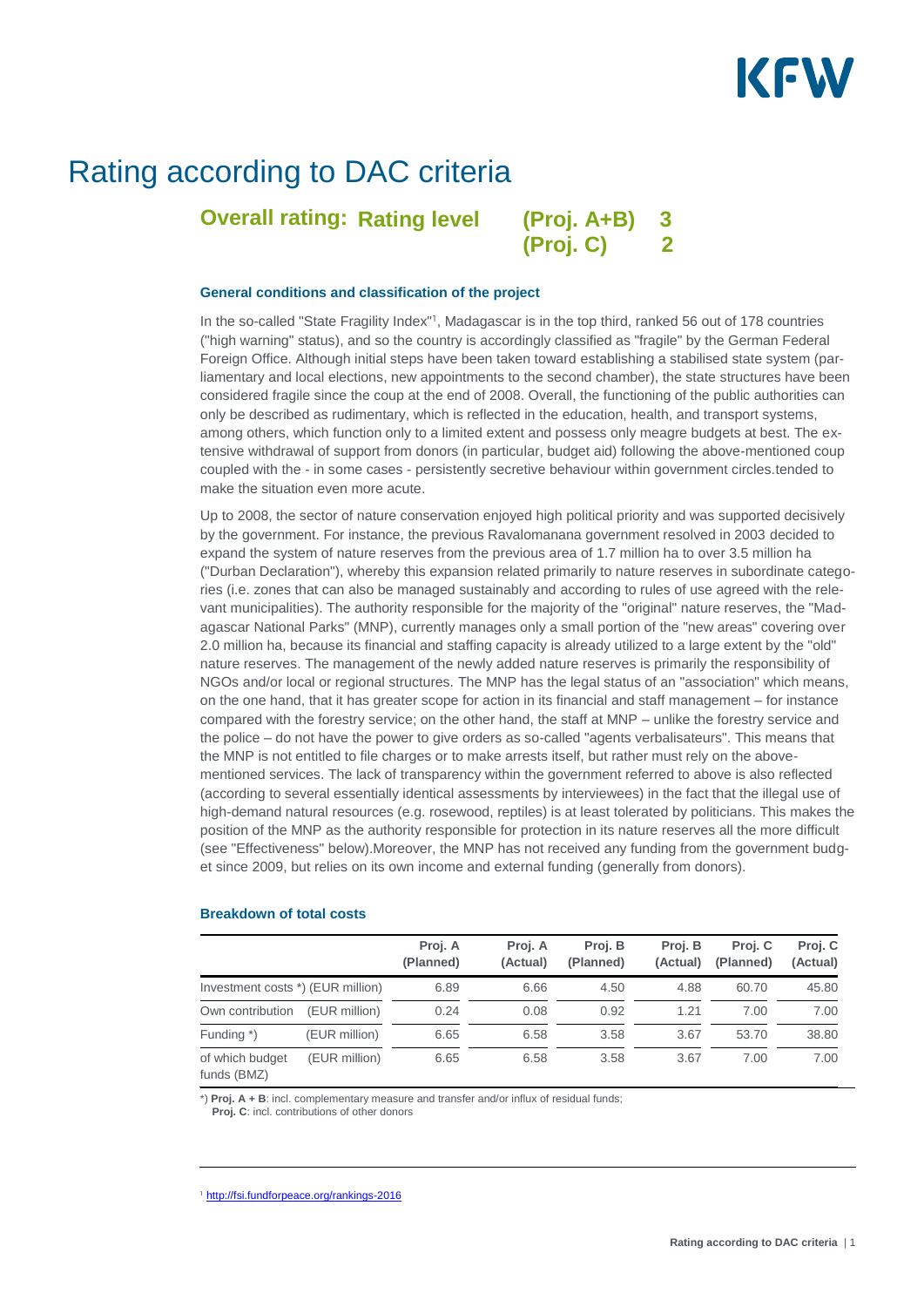

#### **Relevance**

In Madagascar, untouched natural landscapes with their predominantly endemic fauna and flora can scarcely be found anymore outside the nature reserves. Their unique qualities are undisputed, but so is the pressure to exploit them arising from the developed surroundings: the population density in the surroundings of the FC-supported nature reserves is between 20 and over 50 inhabitants/km<sup>2</sup>, and the level of poverty among the local residents, living mainly on agriculture, cattle breeding, and fishing, stands at between 60 and almost 100%. For these families, natural resources are a crucial element in their means of subsistence. Particularly in the south and west of the country, the situation is worsened by the migration tendencies from the dry zones in the south-west, which are repeatedly hit by famines: For instance, the population in the peripheral zone around Ankarafantsika has increased from about 25,000 during the project appraisal of the first phase (1994) to over 70,000.The nature reserves in Madagascar are threatened essentially (in varying order, depending on the particular area) by unauthorized, selective timber felling, forest clearance, arson, and poaching (not least of the endemic lemurs) and/or illegal trading with animal species (including reptiles and amphibians).

The status of MNP as a largely independent institution under public ownership ("association" – see above) calls almost without fail for a participative form of cooperation on nature conservation, because park rangers possess only severely restricted powers to give orders (see above). There is no real alternative to working as amicably as possible with the affected inhabitants, and the continuing scarcity of staffing and financial resources also restricts the scope for action of the MNP even further. Already at the time of the project appraisal, the predecessor of MNP, the former "Association Nationale de la Gestion des Aires Protégés" was regarded internationally as one of the pioneers of participative nature conservation. However, the corresponding approaches remained in the test phase until the end of the 90s and were gradually standardized and institutionalized – not least with external support. The need to underpin participative approaches with appropriate incentives was also taken fundamentally into account in the design of the projects covered here.

The intervention logic which suggests that a sustainable management of the nature reserves helps to preserve the affected eco-systems in the long term makes perfect sense for both projects, even today. This also applies to the improvement in the living conditions as postulated with projects A and B insofar, as crucial contributions may be expected from the selectively supported nature tourist industry, especially in the core area along the route of the main road. Moreover, the reserve is highly significant for the water resources in the lower reaches of the Betsiboka Valley (second largest rice-cultivation area in Madagascar).

The fact that this matches the specifications of the national sector policy can be seen in the relevant documents and official statements, but must also be appraised in light of the severe restrictions placed on the functioning of state structures since 2009 (see above). According to the available information and assessments, coordination between the local players and donors has worked well: This applies particularly to Project C, which relied in its original design, i.e. before the crisis in 2009, on a division of work among the various donors (especially the Worldbank and the EU) at the nature reserves that were to be supported.

In terms of its approach of supporting selected nature reserves in coordination with other players and improving the institutional efficiency of the implementing agency, Project C can be regarded as a contribution to a form of "sector basket funding". However, it became necessary from 2009 onward to adjust the conceptional orientation in order to help secure and/or stabilize the functioning of MNP and the selected nature reserves (nature reserves supported by Project C: Andringitra/Pic d'Ivohibe, Ankarafantsika, Betampona, Beza Mahafaly, Kalambatritra, Manombo, Marotandrano, Marojejy/Anjanaharibe Sud and Mananara) under far more difficult conditions. This became all the more necessary after most of the donors had withdrawn their support, at least temporarily. From today's perspective, the new focus areas – the institutional conversion of the implementing agency from a "project institution" into a functional organisation that is coherent both in terms of its content and its processes, and the support with ongoing operational expenses – were chosen correctly and were appropriate in light of the prevalent circumstances

**Relevance rating: All projects 2**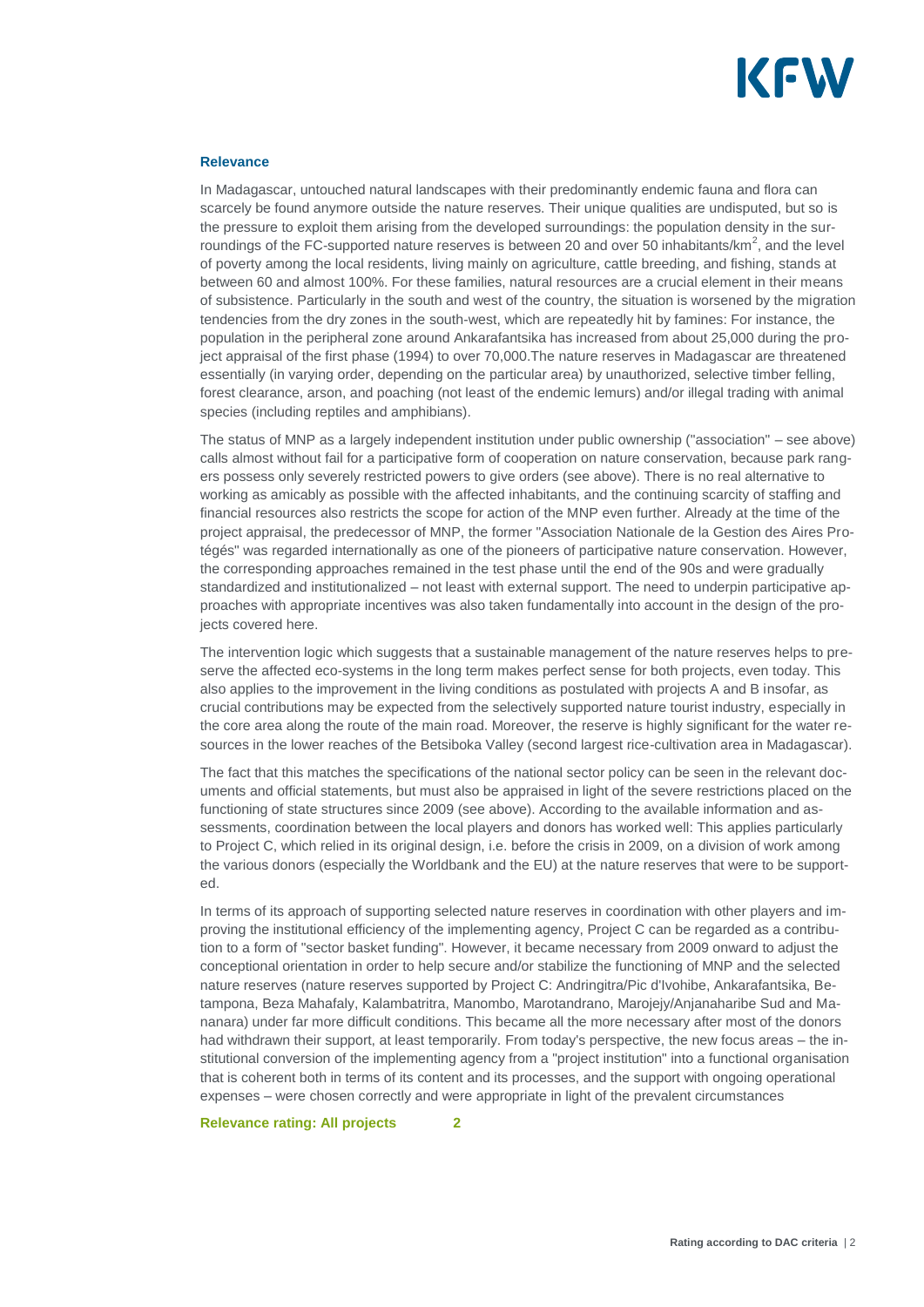

#### **Effectiveness**

The achievement of the outcomes defined in the project appraisal can be summarized as follows:

| Projects $A + B$ (indicator)                                                                                                                                                | <b>Status PA</b> | <b>EPE</b>                                                                                                                                                                      |
|-----------------------------------------------------------------------------------------------------------------------------------------------------------------------------|------------------|---------------------------------------------------------------------------------------------------------------------------------------------------------------------------------|
| Execution of the specifications from<br>the mgmt/working plans*) on patrol-<br>ling, local resident participation, sur-<br>veys, operation of equip-<br>ment/infrastructure | Rudimentary      | Carried out continuously, verified by<br>external checks; no signs of illegal in-<br>terventions in recent times during spo-<br>radic local inspections of nature re-<br>serves |

| <b>Project C (indicator)</b>                                                                                                                                                        | <b>Status PA</b>                                   | <b>EPE</b>                                                                                                                                                                      |
|-------------------------------------------------------------------------------------------------------------------------------------------------------------------------------------|----------------------------------------------------|---------------------------------------------------------------------------------------------------------------------------------------------------------------------------------|
| (1) Execution of the specifications<br>from the mgmt/working plans*) (e.g.<br>patrolling activities, activities to pro-<br>mote local resident participation,<br>maintenance, etc.) | <b>Rudimentary</b>                                 | Carried out continuously, verified by<br>external checks; no signs of illegal in-<br>terventions in recent times during spo-<br>radic local inspections of nature re-<br>serves |
| (2) Functioning standardized finance<br>planning and administration                                                                                                                 | Only to some ex-<br>tent and project-<br>specific. | Standardized planning processes and<br>procedures, checked regularly by ex-<br>ternal appraisals/audits.                                                                        |
| (3) Specifications for participative<br>nature-reserve management intro-<br>duced and implemented comprehen-<br>sively                                                              | Sporadic/project-<br>specific                      | Standardized regulation for the entire<br>nature-reserve system of MNP, 90+%<br>implemented and institutionalized                                                               |
| (4) Allocation of 50% of the nature-<br>reserve own income in each case to<br>"micro-projects" for the local-resident<br>zone                                                       | Not available                                      | Sporadic only since 2014, <20% due to<br>financial bottlenecks at MNP                                                                                                           |

 \*) Actually more suited to "output" measurement (with a tendency even to "input" for nature-reserve operations), but in view of the restricted powers of MNP (see text) this is the most easily applicable indicator for functioning nature-reserve operations

**Local-resident participation** ("co-gestion") is now fully institutionalised not only in Ankarafantsika (Project A + B), but also nearly comprehensively in all the other nature reserves managed by MNP. For this purpose, so-called "comités locaux du parc" (CLP) exist on the level of the respective municipalities, with a so-called "Conseil d'aire protégé" (COSAP) as the umbrella organisation on the level of the respective nature reserve. The CLP members are elected at village meetings (mostly after being proposed by the community leader). Their main task is to carry out regular inspection visits and/or patrols in respectively allocated nature-reserve sections and local-resident zones – together with MNP rangers, and at times also independently, to monitor reserve borders, fire breaks, etc. and to take part in the ecological monitoring, i.e. the registration of key species and habitats. For their deployment, the CLP members receive an allowance which converts to between EUR 1.50 and 2.50 per day from MNP, which the majority of the visited CLP regard as too low. The range of tasks of the CLP is essentially focused on the above-mentioned areas of operations, while micro-projects are generally agreed with MNP at village meetings, following coordination at the COSAP level. The discussions at local level did not reveal clearly enough exactly what support the CLP receive in the communities. It was not possible to conclusively dispel the impression that they are regarded both from their own perspective and also externally as the "auxiliary troops" of the MNP. A sufficiently accurate assessment – and, if required, a necessary intensification of the cooperation with the local residents above and beyond the CLP – would require a more thorough investigation.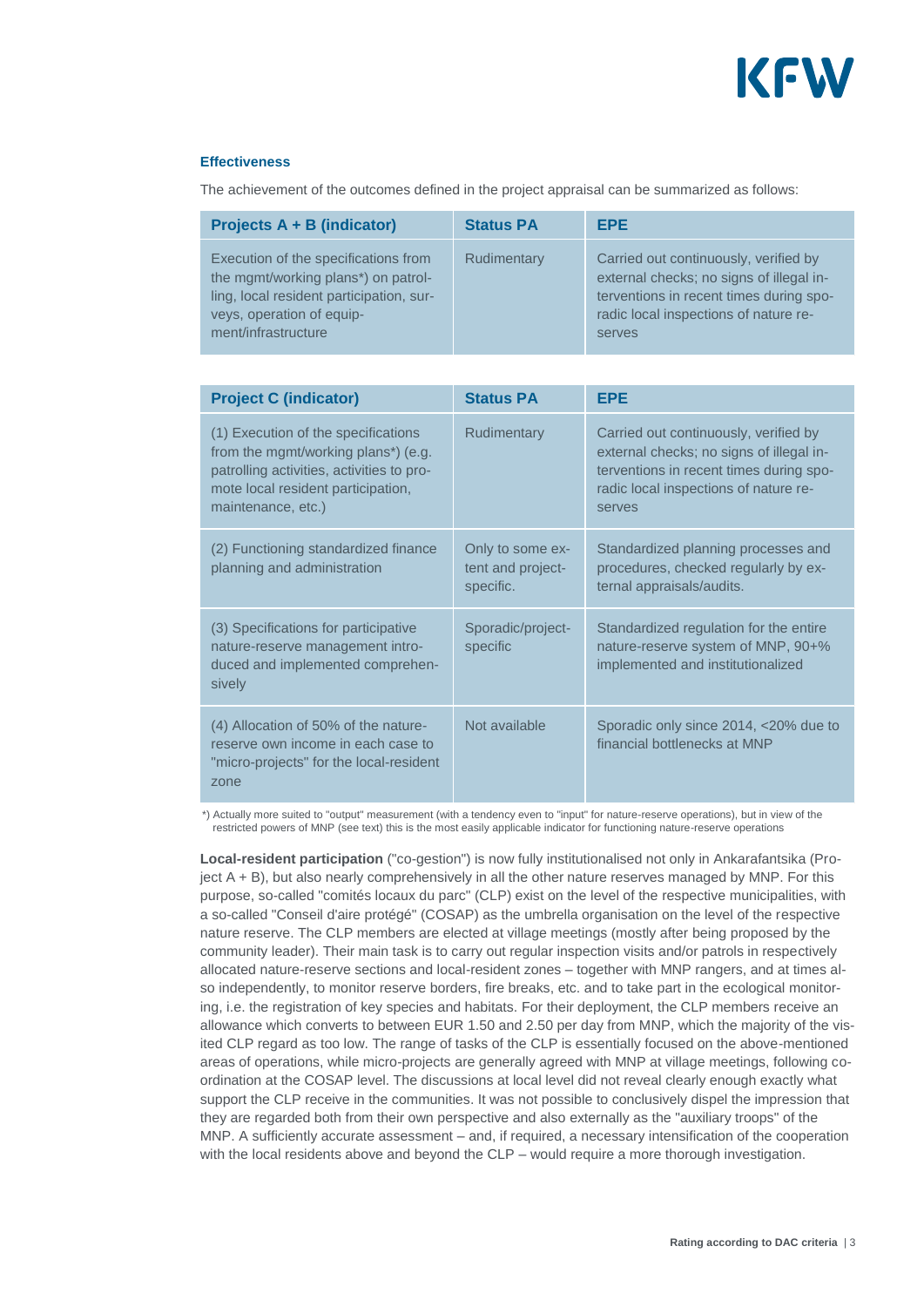

Within the scope of Projects A + B, over 260 **micro-projects** in and around the NP Ankarafantsika have been supported from FC funds (especially social and/or economic infrastructure, village forestation and income-generating measures). According to the assessment of both the representatives of MNP and also of the interviewed representatives of the local residents, the infrastructure measures and forestation initiatives primarily achieved the desired results and are in operation, whereas the total of approx. 110 incomegenerating measures have largely been discontinued. The primary quoted reason for this was that the complementary (follow-up) support for the introduction of new management practises was not sufficient<sup>2</sup>. According to the available information and/or assessments, about half of the supported micro-projects are still in operation or can be regarded as at least partly successful. Not least because of differing project experiences, MNP has been considering for some time (partly due to its own scarce resources) to stop carrying out such interventions under its own auspices in future, but rather to assign them to third parties (e.g. NGOs with relevant experience). However, this changeover is still in the early stages. Since the resumption of micro-projects based on internal funds (in 2014 – see above), MNP has put 29 measures into practice in the nine nature reserves supported by Project C.

**Management systems**, internal processes (e.g. coordinated job descriptions, target agreements, performance assessments), financial administration, and reporting and auditing systems at MNP have improved considerably due to the support of Project C. Generally, all information that is relevant for decision-making is always available in real time for both the respective nature reserve and also at head-office level. The internal Audit department received certification to ISO 9001 in 2014. The implementation of the planning specifications on the nature-reserve level is reviewed every year with internal evaluations using the "Protected Areas Monitoring and Evaluation Tracking Tool" (PAMETT) of the IUCN. Since 2015, MNP has been changing over from doing these reviews internally to having them carried out by teams from other nature reserves ("croise-évaluations"). According to the PAMETT reviews so far, the nature reserves supported by FC were able to achieve considerable improvements in the implementation of their targets.

As the most important "management form" for most of the nature reserves, **tourism** has been increasing again slowly but surely under the supervision of MNP following a collapse due to the political crisis (2008/09 approx. 100,000 visitors; 2011: just under 40,000) for the nature reserves – whereby the visitor figures (2015: just under 150,000) are distributed very unevenly across the various nature reserves. The proportion of tourism income in relation to the total budget of the MNP stands at about 10-15%; a (fundamentally desirable) increase beyond that level seems unrealistic at present – indeed, all the more so as the MNP is beginning to resume its practise that has been suspended since 2014 due to a lack of funding of deploying the parks' own income on a pro-rata basis for so-called "micro-projects" in the peripheral zones (target: 50%).

The **boundaries** of all the nature reserves supervised by MNP are almost completely marked with information signs, generally positioned at intervals of 500 metres. The visit to the NP Marojejy revealed that these intervals may be too great on terrain with a steep gradient, and may in some cases not fully prevent violations such as timber felling or forest clearance. **Patrols** are an important element in the specifications defined in the management and working plans, but can ultimately only be regarded as a necessary prerequisite for the effective protection of the parks. They are carried out according to previously defined route plans and are then logged in written form. Insofar as violations are detected, they must be filed with the police and/or the forestry service as the MNP possesses only limited powers to give orders and apply sanctions (see above) and thus cannot take action itself directly against the culprits. In surveys, the cooperation with the above-mentioned law enforcement agencies was described as good in the majority of cases, but the respondents also referred in various ways to a more or less prevalent reticence in the relevant agencies – especially in relation to the felling of high-grade wood (especially rosewood or palisander) or the illegal trade in valuable animals (for example, turtles). In this regard, they even reported interventions by political decision-makers, apparently with the aim of preventing the investigation of such offenses. If the alleged violations are actually brought before court, the proceedings reach a verdict only in a minority of cases (apparently < 10%) – again, another expression of the overall weakness of the state authority (see above). In light of these circumstances, the local, almost constantly high commitment of MNP and the CLP deserves all the more appreciation. Apart from the references to the generally highly selective vi-

<sup>&</sup>lt;sup>2</sup> In the case of the Bemanevika reserve which was also visited and is managed by an NGO ("Peregrine Fund"), income-generating measures (especially poultry farming, horticulture) have achieved more evident effects according to the assessment of the NGO and sporadically surveyed local residents – apparently because of more intensive and supportive advice provided over the long term.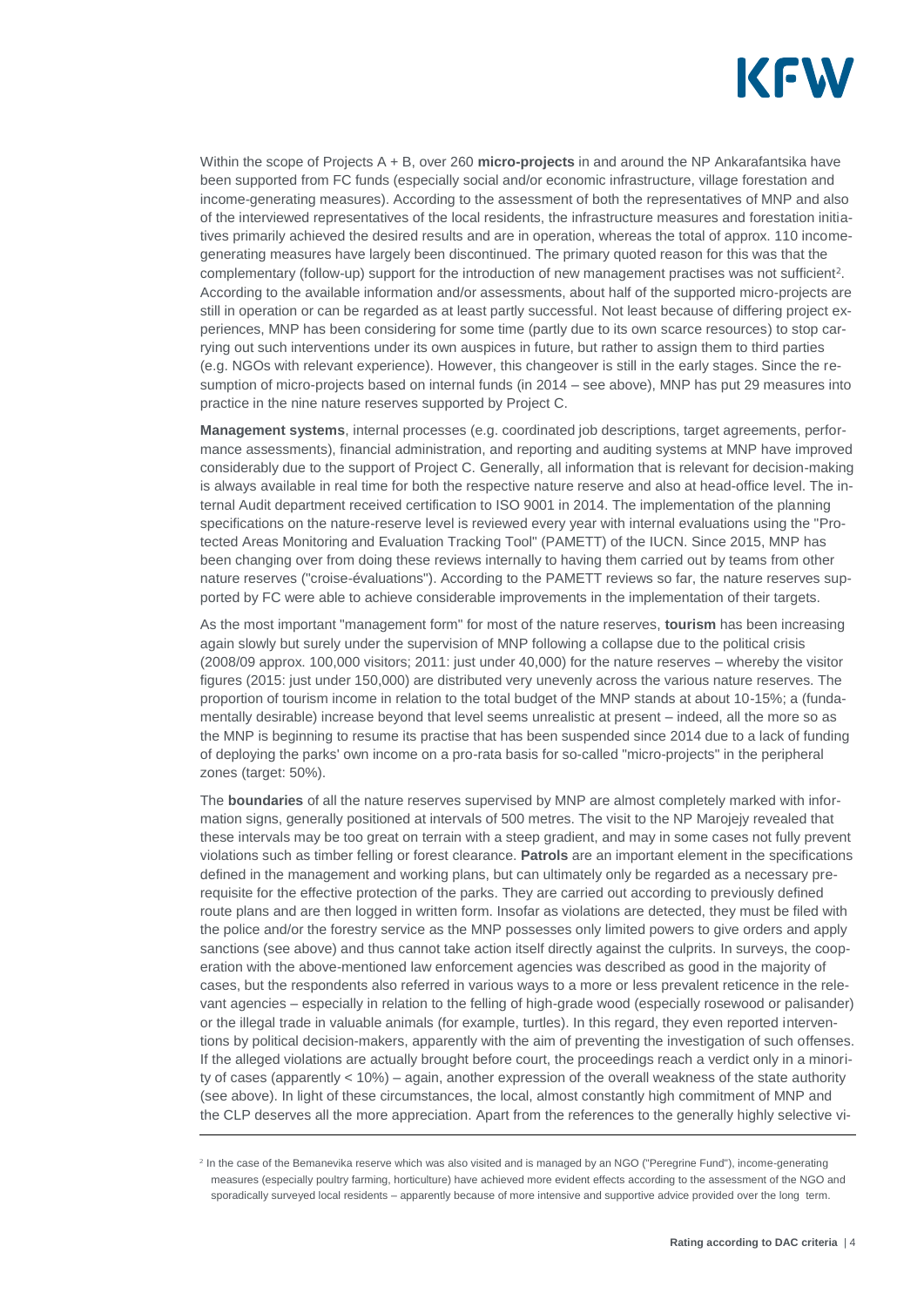

olations mentioned above, the sporadic visits did not reveal any indications of any other illegal use on a noteworthy scale. It therefore appears that the desired protection of the reserves has been achieved, as far as possible given the circumstances.

In the course of Project A, 59 families were relocated from the central zone of Ankarafantsika National Park to rice-cultivation areas to the north of the park. In discussions with representatives of 12 **relocated families**, it became clear that – at least in the case of the direct discussion partners – the formal entry of the new areas under land law in the Land Registry had not been completed despite the expiry of the tenyear waiting period specified in such cases; in addition, the equipment for arable farming that had apparently been pledged for the relocation has not yet been distributed. It was recommended to MNP to check the above-mentioned statements as soon as possible and, if necessary, to promptly initiate remedial measures.

**Effectiveness rating: Projects A+B 3 Project C 2**

#### **Efficiency**

In the case of the Ankarafantsika NP (Project A + B), the appropriateness of the costs (10.5 million euros in two phases) for a nature-reserved area of 1,350 km<sup>2</sup> is essentially undisputed; the high expenses for consulting and institutional support standing at over 40% of the investment costs (i.e. excluding complementary measures within the precise meaning) is appropriate in light of the institutionalised local-resident participation that is also exemplary for other nature reserves and the introduction of new management and monitoring systems. For Project C, the high proportion of operational support (nearly 30%) and the advisory and consulting costs (64%) may be regarded as appropriate insofar as MNP would scarcely have been able to survive the period of crisis after 2009 in a comparable way without such support – while in the process it considerably improved the institutional effectiveness (cf. "Effectiveness" section).With hindsight, it is difficult to evaluate whether alternative approaches to the conceptual "change of strategy" due to the crisis would have been appropriate, if at all. The production efficiency of both projects can be rated as "good".

In terms of the allocation efficiency, it can be concluded for both projects that they played at least a partial role in preserving the unique biological diversity as a global asset. The available data indicate a considerable stabilization and, in some cases, improvements in the achievement of the protection targets in the relevant nature reserves and – at least in some places – improved living conditions for the local population (see below – "Impact" section). Certain reservations arise in terms of Projects A + B due to the reduced effectiveness of the local-resident support, whereas the allocation efficiency for Project C can be assessed as good.

**Efficiency rating: Projects A+B 3 Project C 2**

#### **Impact**

Targets are defined for the nature reserves managed by MNP (e.g. maintaining and/or stabilising the levels of selected species of lemurs, the preservation of high-quality/representative forms of vegetation, etc.). The evaluations carried out in the past with the help of the above-mentioned PAMETT demonstrate considerable improvements in all the supported nature reserves. The assessment of deforestation is more critical, as it also took place in the supported nature reserves between 2005 and 2013 (and intensified noticeably from 2009 on) but to a far lower degree than compared to the rest of the country: When differentiated by the type of forest, there was a cumulative reduction of 1.7% for FC-supported regions of "humid rainforest/forêt humide" vs. 4.6% nationwide, for "deciduous dry forest/forêt sèche" 4.4% vs. 17.1%, and for "thorn forest/forêt épineuse" 9.8% vs. 12.8%. On a cumulative basis, the loss of rainforest nationally in the same period amounted to 12.4% and only 2.7% for the FC-supported nature reserves. During the same period, the other nature reserves supported by MNP registered a cumulative loss of forest of 6.9% – and thus performed far better than the comparative national values, but not as well as the "FC areas". However, a methodologically reliable comparison is hindered by differences in location, topography, socio-economic environment, etc. As a rule, the above-mentioned cumulative calculations do not take any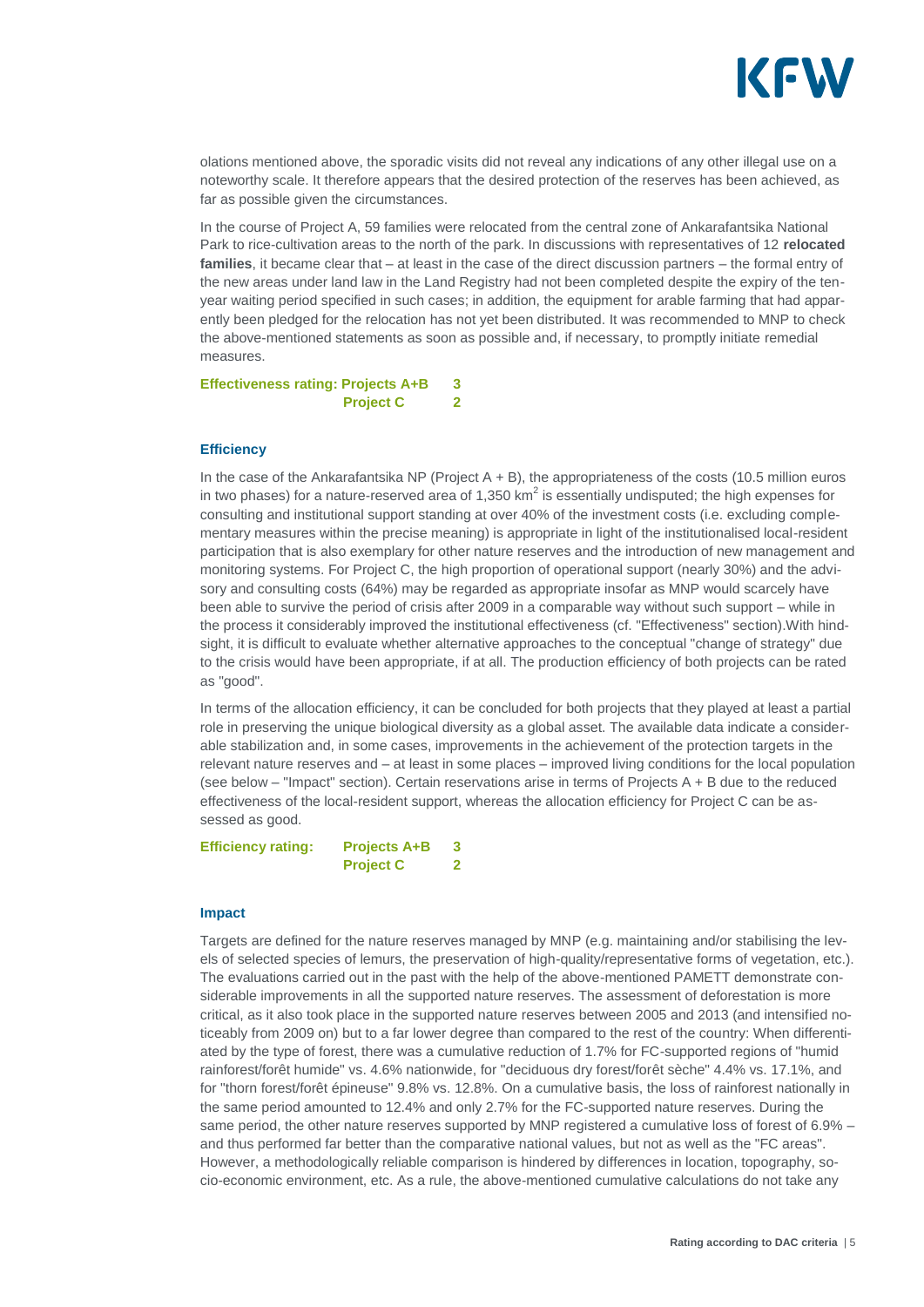

recent regeneration into account, as could be confirmed by the evaluation of satellite images of "former" forest fire sites in Ankarafantsika.

| Projects A + B (indicator)                                                        | <b>Status PA</b>                                | <b>EPE</b>                                    |
|-----------------------------------------------------------------------------------|-------------------------------------------------|-----------------------------------------------|
| Preservation of selected habitats<br>and/or stocks of key species                 | endangered by viola-<br>tions and forest fires  | Stabilisation achieved according<br>to PAMETT |
| Recovery of regenerating forest<br>stocks                                         | Restricted                                      | Demonstrable thanks to remote<br>survey data  |
| Increase of nature-reserve income<br>by over 20% up to conclusion of pro-<br>ject | <b>PA Proj. A: 0:</b><br>PA Proj. B: EUR 12,500 | Approx. EUR 50,000                            |
|                                                                                   |                                                 |                                               |
| <b>Project C (indicator)</b>                                                      | <b>Status PA</b>                                | <b>EPE</b>                                    |

| <b>Project C (indicator)</b>                                                                 | <b>Status PA</b>                      | EPE                                                                                                          |
|----------------------------------------------------------------------------------------------|---------------------------------------|--------------------------------------------------------------------------------------------------------------|
| (1) Development of vegetation cover<br>and key species in the supported na-<br>ture reserves | Data available only spo-<br>radically | Protection targets according to<br>PAMETT largely achieved; level<br>of deforestation far below aver-<br>age |
| (2) Increase of internal income in the<br>nature-reserve system of MNP                       | Approx. 7% of the MNP<br>budget       | Approx. 15% of the total MNP<br>budget                                                                       |

The increase in internal income is a pleasing development, particularly for Projects A/B, but in view of the continued difficult financial situation and resource availability at MNP it is still just a necessary and certainly not sufficient contribution.

Although no specific indicators were defined for the area of "Living conditions in the local-resident zone", it is possible to derive certain contributions at least plausibly, even though they are not evenly distributed, e.g. in the remuneration for CLP patrol activities or the creation of jobs in nature tourism. In the case of Projects A/B, it is also worth noting the immediate benefit that is arising for the Betsiboka rice-cultivation area in the lower reaches.

In summary, all of the projects have made a positive impact.

#### **Impact rating: All projects 2**

#### **Sustainability**

As an institution with above-average stability in the national comparison, MNP leaves a professional image and possesses for the most part highly motivated personnel on all levels. In view of the prevalent circumstances which must be classified as potentially fragile and the – at best – limited effectiveness of public structures, this must be regarded as a significant achievement. Although no prospect of sustainability is foreseeable particularly in financial terms, the so-called "connectivity" for further protection projects is assured with MNP. At least in the medium term, MNP will remain heavily dependent on external funding, whereby it is not yet foreseeable whether and/or to what extent the state announcements concerning nature conservation and its significance will also be underpinned with budgetary support. The major international interest in the protection of the flora and fauna of Madagascar, however, makes it reasonable to assume that "bridging aid" will remain available.

An essential component in the continued existence of the nature-reserve system is a permanent, successfully functioning cooperation with the communities of local residents. It was not possible in such a short time to judge unequivocally to what extent the established CLP will form a suitably strong link in this regard, i.e. above and beyond the involvement in nature-reserve patrol and similar. However, the discus-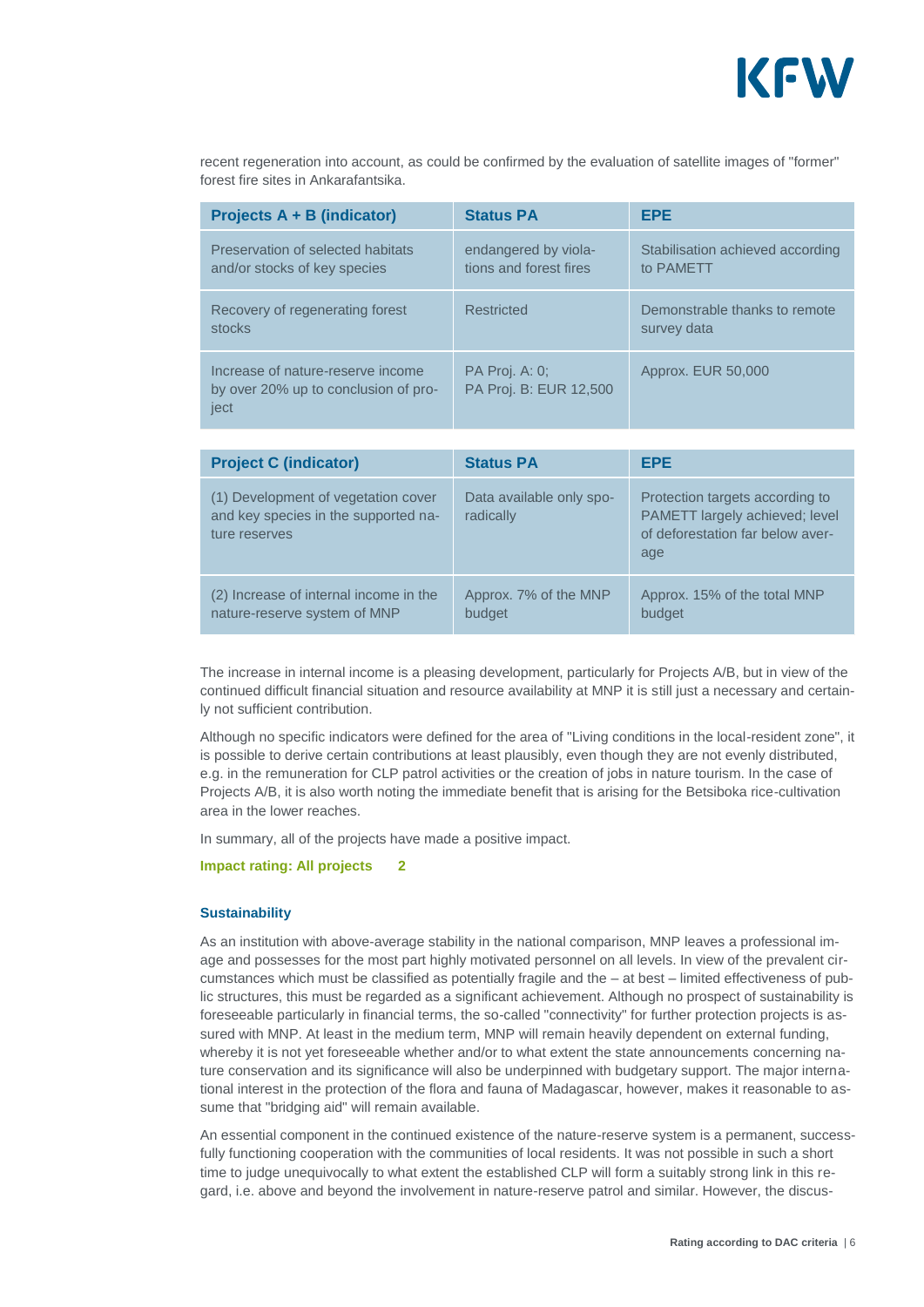

sions that were held (see above – "Effectiveness") indicated that there is at least a need for improvement here and, in some cases, for further investigation.

**Sustainability rating: All projects 3**